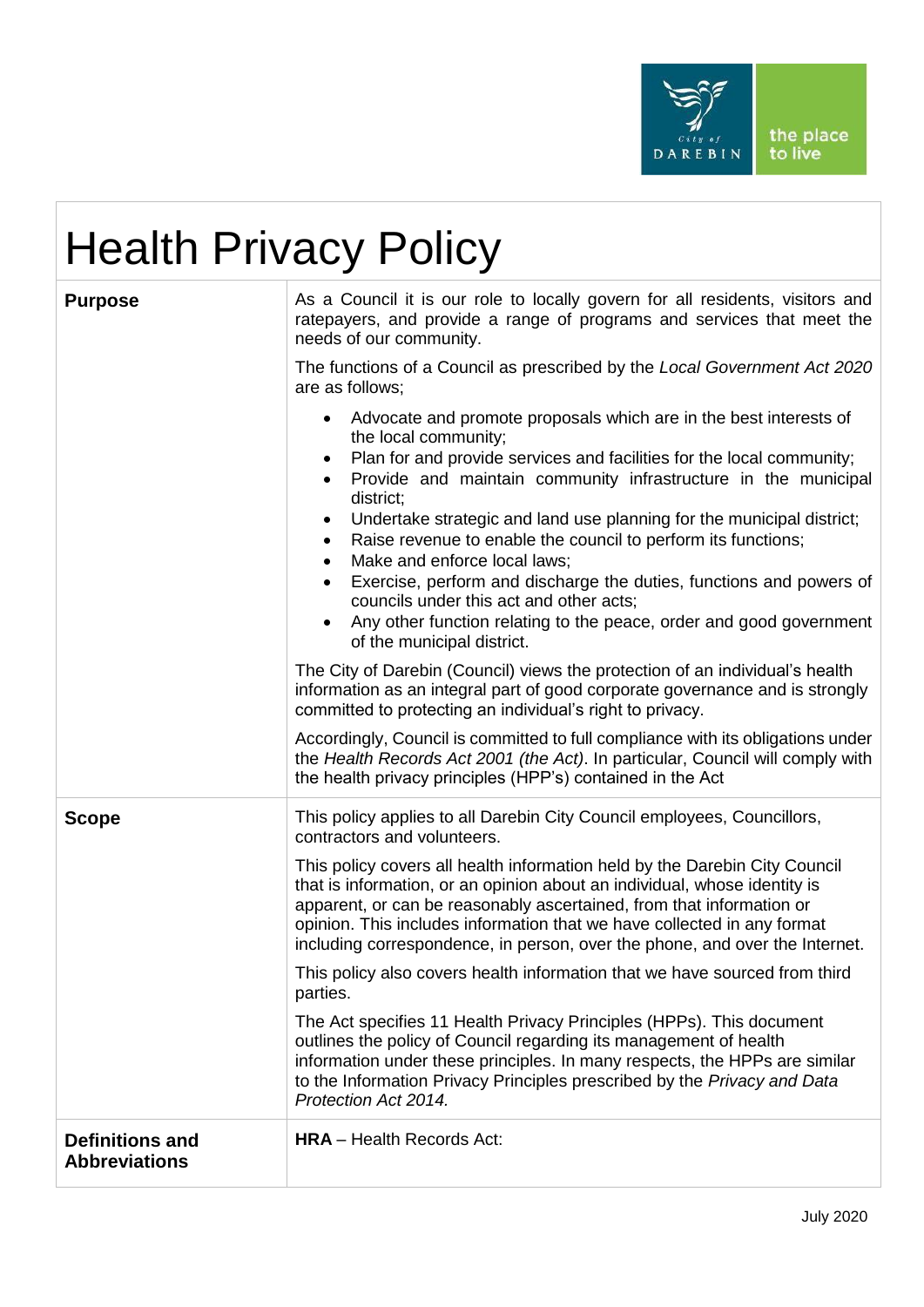

|                            | Health Information - information or an opinion about:                                                                                                                                                                                                                                                                                                                                                                                                                                                                                                                                                                                                                                                                                                                                                                                                                             |
|----------------------------|-----------------------------------------------------------------------------------------------------------------------------------------------------------------------------------------------------------------------------------------------------------------------------------------------------------------------------------------------------------------------------------------------------------------------------------------------------------------------------------------------------------------------------------------------------------------------------------------------------------------------------------------------------------------------------------------------------------------------------------------------------------------------------------------------------------------------------------------------------------------------------------|
|                            | the physical, mental or psychological health (at any time) of an<br>individual;<br>a disability (at any time) of an individual;<br>$\bullet$<br>an individual's expressed wishes about the future provision of health<br>$\bullet$<br>services to him or her;<br>a health service provided, or to be provided, to an individual, that is<br>also personal information;<br>other personal information collected to provide, or in providing, a<br>health service;<br>other personal information about an individual collected in<br>connection with the donation, or intended donation, by the individual<br>of his or her body parts, organs or body substances;<br>other personal information that is genetic information about an<br>individual in a form which is or could be predictive of the health (at<br>any time) of the individual or of any of his or her descendants. |
|                            | Health Privacy Principles (HPPs) are the principles that regulate the<br>handling of personal information that is also health information. These<br>principles form part of the HRA.                                                                                                                                                                                                                                                                                                                                                                                                                                                                                                                                                                                                                                                                                              |
|                            | Health Service is defined as:                                                                                                                                                                                                                                                                                                                                                                                                                                                                                                                                                                                                                                                                                                                                                                                                                                                     |
|                            | an activity performed in relation to an individual that is intended or<br>$\bullet$<br>claimed (expressly or otherwise) by the individual or the<br>organisation performing it:                                                                                                                                                                                                                                                                                                                                                                                                                                                                                                                                                                                                                                                                                                   |
|                            | to assess, maintain or improve the individual's health;<br>to diagnose the individual's illness, injury or disability;                                                                                                                                                                                                                                                                                                                                                                                                                                                                                                                                                                                                                                                                                                                                                            |
|                            | to treat the individual's illness, injury or disability or<br>suspected illness, injury or disability;                                                                                                                                                                                                                                                                                                                                                                                                                                                                                                                                                                                                                                                                                                                                                                            |
|                            | a disability service, palliative care service or aged care service;<br>the dispensing on prescription of a drug or medicinal preparation<br>by a pharmacist<br>a service or class of service provided in conjunction with an activity<br>$\bullet$<br>or service referred to in the above dot points that is prescribed as<br>a health service.                                                                                                                                                                                                                                                                                                                                                                                                                                                                                                                                   |
|                            | Health Service Provider is an organisation that provides health<br>services within Victoria but does not include those providers<br>specifically exempted for the purpose of the HRA.                                                                                                                                                                                                                                                                                                                                                                                                                                                                                                                                                                                                                                                                                             |
| <b>Policy Statement(s)</b> | It is the policy of the Darebin City Council that health information is managed<br>in accordance with the 11 Health Privacy Principles (HPPs).                                                                                                                                                                                                                                                                                                                                                                                                                                                                                                                                                                                                                                                                                                                                    |
|                            |                                                                                                                                                                                                                                                                                                                                                                                                                                                                                                                                                                                                                                                                                                                                                                                                                                                                                   |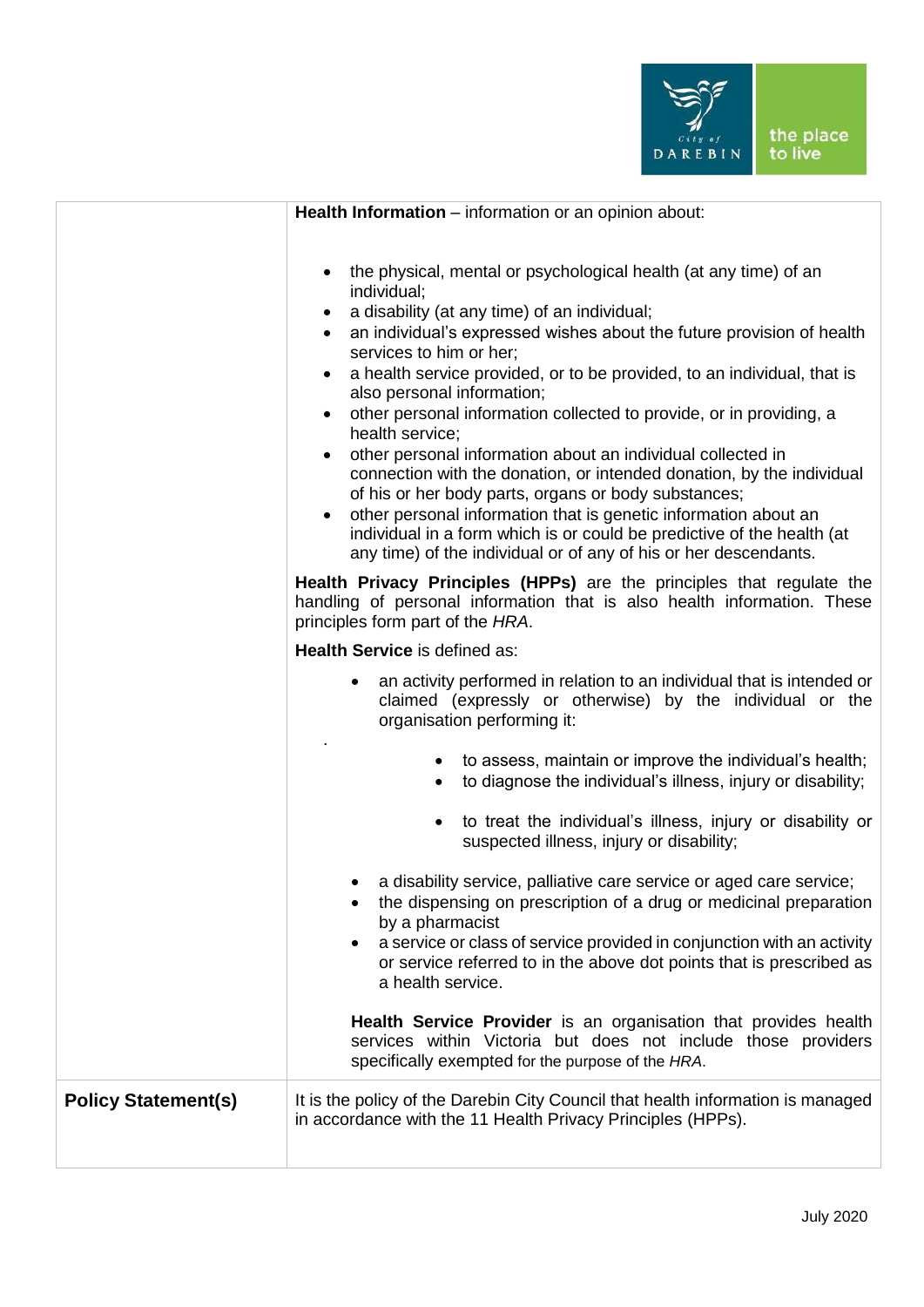

# **Principle 1 - Collection**

Council will only collect health information about someone when it is necessary to complete a function or activity. Council will only collect the information if:

- the person has provided consent;
- the collection is required, authorised or permitted, by or under a law.
- the information is disclosed to Council in accordance with HPP 2:
- the collection of health information is necessary for monitoring the health and wellbeing of clients, research, or the compilation or analysis of statistics which serves a public interest. If identifiable data is required for the purpose of the research or statistical analysis Council will obtain consent, unless it is impracticable to do so;
- it is necessary to prevent or lessen a serious and imminent threat to public life, health, safety or welfare of someone, or a serious threat to public health, public safety or public welfare;
- it is on behalf of a law enforcement agency or the Council itself and is necessary for a law enforcement function;
- the collection is necessary for the establishment, exercise or defence of a legal or equitable claim.

If someone is not able to provide consent and Council needs to collect information in order to provide a health service, all practical measures to obtain the consent of an authorised representative will be taken.

Council will collect health information only by lawful and fair means and will endeavour to do so in a manner that is not unreasonably intrusive. If it is reasonable and practicable to do so, Council will only collect health information about an individual from that individual.

If Council collects an individual's health information from them or from another person, Council will take reasonable steps to ensure (before or at the time) that they are aware of:

- who is collecting the information;
- how Council may be contacted;
- their rights to access the information;
- the purpose for which Council has (or will be) collecting the information;
- if, and who, Council will be disclosing this information to;
- whether it is being collected because a law requires it; and
- the main consequence (if any) for them if all or part of the information is not provided.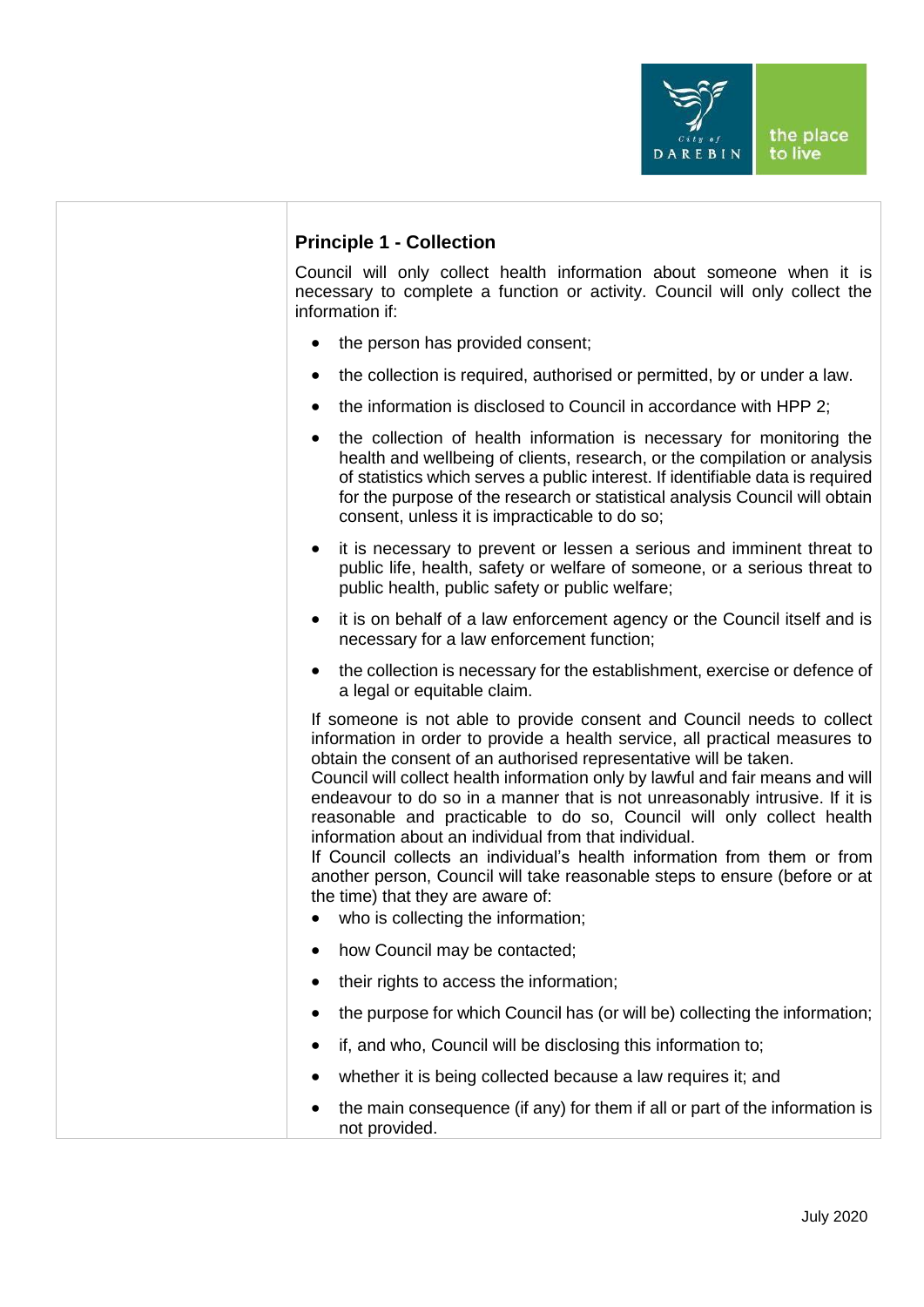

| The only time that Council will not advise someone of the above is when a serious<br>threat to the life or health of a person may occur, or when the information was<br>provided to Council in confidence.                                                                                                                                                                                                                                                                                                                                                                                                                                                                                                                                                                                                                                                                                                                                                                                                                                                                                                                                                                                                                                                                                                                                                                                                                                                                                                                                                                                                                                                                                                                                           |
|------------------------------------------------------------------------------------------------------------------------------------------------------------------------------------------------------------------------------------------------------------------------------------------------------------------------------------------------------------------------------------------------------------------------------------------------------------------------------------------------------------------------------------------------------------------------------------------------------------------------------------------------------------------------------------------------------------------------------------------------------------------------------------------------------------------------------------------------------------------------------------------------------------------------------------------------------------------------------------------------------------------------------------------------------------------------------------------------------------------------------------------------------------------------------------------------------------------------------------------------------------------------------------------------------------------------------------------------------------------------------------------------------------------------------------------------------------------------------------------------------------------------------------------------------------------------------------------------------------------------------------------------------------------------------------------------------------------------------------------------------|
| <b>Principle 2 – Use and Disclosure</b>                                                                                                                                                                                                                                                                                                                                                                                                                                                                                                                                                                                                                                                                                                                                                                                                                                                                                                                                                                                                                                                                                                                                                                                                                                                                                                                                                                                                                                                                                                                                                                                                                                                                                                              |
| Council may only use or disclose health information about someone when<br>that use or disclosure relates to the purpose for which the information was<br>collected, or in the event that Council is audited by the relevant auditor's<br>authority.                                                                                                                                                                                                                                                                                                                                                                                                                                                                                                                                                                                                                                                                                                                                                                                                                                                                                                                                                                                                                                                                                                                                                                                                                                                                                                                                                                                                                                                                                                  |
| Council can use or disclose health information about someone for another<br>(secondary) purpose if that purpose is related to the purpose for which the<br>information was initially collected, and the individual would reasonably expect<br>that Council make use of the information for this secondary purpose.                                                                                                                                                                                                                                                                                                                                                                                                                                                                                                                                                                                                                                                                                                                                                                                                                                                                                                                                                                                                                                                                                                                                                                                                                                                                                                                                                                                                                                   |
| If the use or disclosure of health information about someone is not related to<br>the primary purpose of collection then Council must obtain the consent of that<br>person (or authorised representative), unless the use or disclosure is required<br>by or under law.                                                                                                                                                                                                                                                                                                                                                                                                                                                                                                                                                                                                                                                                                                                                                                                                                                                                                                                                                                                                                                                                                                                                                                                                                                                                                                                                                                                                                                                                              |
| However, there are some special situations where Council can use or<br>disclose health information about someone without consent. These<br>include:                                                                                                                                                                                                                                                                                                                                                                                                                                                                                                                                                                                                                                                                                                                                                                                                                                                                                                                                                                                                                                                                                                                                                                                                                                                                                                                                                                                                                                                                                                                                                                                                  |
| if Council is providing a health service to someone and there is a<br>$\bullet$<br>necessity to use or disclose health information to be able to provide<br>that service, and the person is incapable of providing consent and it<br>is not reasonably practicable to obtain the consent of an authorised<br>representative of the individual or the individual does not have such<br>an authorised representative; or<br>if Council is providing a health service and that health information is<br>$\bullet$<br>needed to provide further health services to someone and Council<br>believes that using that information will help ensure those services<br>are provided safely and effectively; or<br>when use or disclosure of health information is for the purpose of<br>$\bullet$<br>administering health services or training provided to Council<br>employees and it is not possible to meet that purpose without<br>disclosure of the information, and reasonable steps have been taken<br>to de-identify the information. In this instance, the information will not<br>be published in any form that may be generally available; or<br>when use or disclosure of health information is necessary for<br>research or statistical analysis that might serve public interest and it<br>is not practical to seek the individual's consent before the use or<br>disclosure and is not possible for the purpose of that research to be<br>achieved without disclosure of the information; or<br>if the Council believes that the use or disclosure is necessary to<br>$\bullet$<br>lessen or prevent a serious and imminent threat to an individual's<br>life, health, safety or welfare or public health, public safety or public<br>welfare. |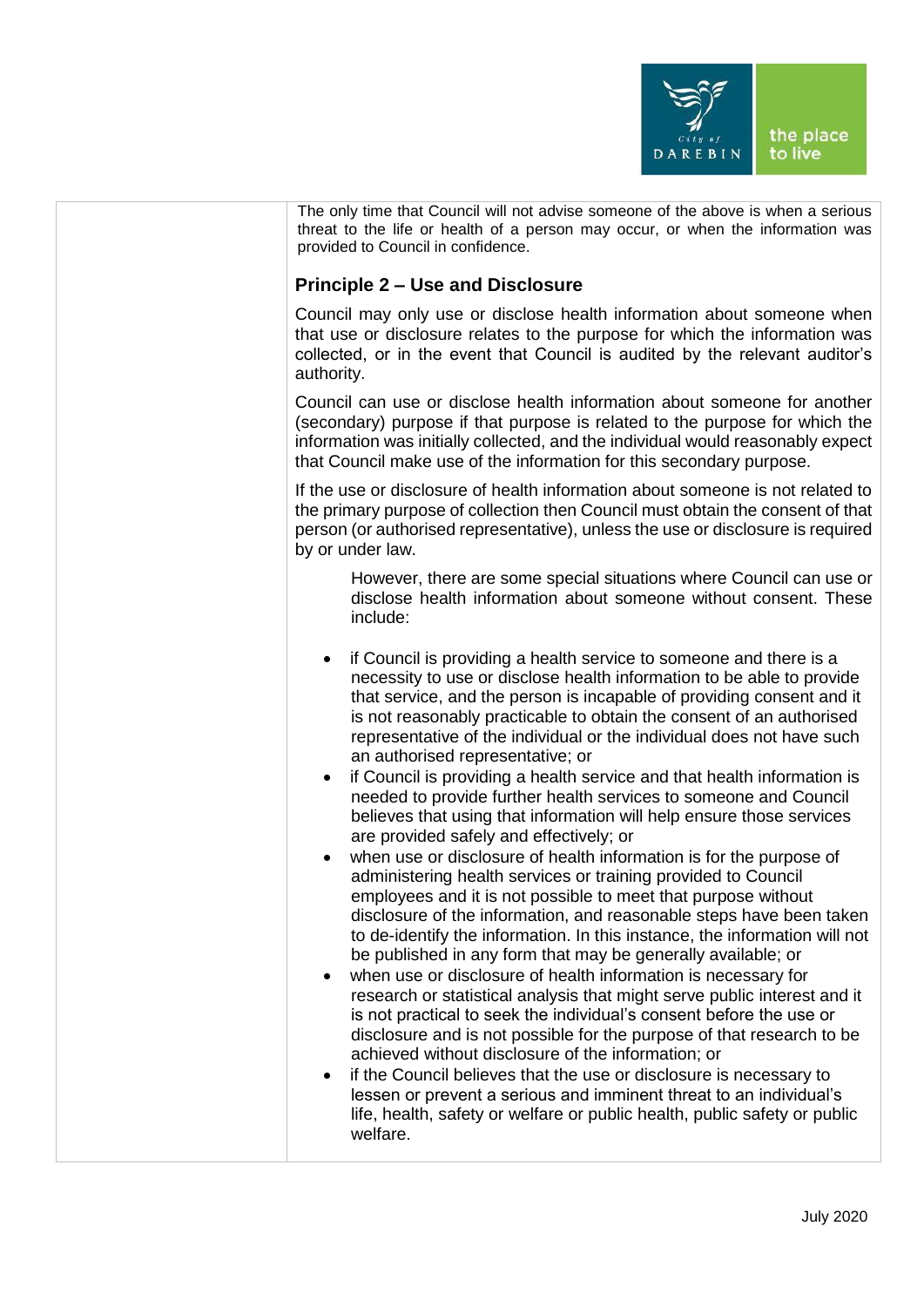

| If the Council does disclose health information about someone as part of an        |
|------------------------------------------------------------------------------------|
|                                                                                    |
| investigation into unlawful activity or if it is necessary for, or on behalf of, a |
|                                                                                    |
| law enforcement function then Council will make a written note of that             |
|                                                                                    |
|                                                                                    |
| disclosure.                                                                        |
|                                                                                    |

In some circumstances where Council is a health provider, health information about an individual may be disclosed to an immediate family member if Council believes that the disclosure is necessary to provide appropriate health services to care for the individual and:

- the individual is incapable of giving consent; and
- disclosure is not contrary to any wish expressed by the individual before they became incapable of giving consent; and
- the immediate family member who has requested the information is over 18 years of age or has sufficient maturity to receive the information.

Council may also make a disclosure of health information for compassionate reasons if the above-mentioned criterion is met.

In some circumstances Council may disclose health information about someone for a secondary purpose, if Council knows, or suspects, that the person is deceased, missing or has been involved in an accident and is therefore incapable of consenting. This disclosure may occur in situations where it is reasonable to identify the person or to identify and locate an immediate family member so that the police, a coroner or other prescribed organisation can contact them. However, this disclosure will not occur where there is an expressed wish to the contrary made by the person and recorded by Council.

# **Principle 3 – Data Quality**

Council will take all steps that are reasonable to make sure that, having regard to the purpose for which the information is to be used, the health information it collects, uses, holds or discloses is accurate, complete, up to date and relevant to its functions or activities.

# **Principle 4 – Data Security and Retention**

Council will take steps to safeguard the health information it holds against misuse, loss, unauthorised access and modification. Where lawful, Council will take reasonable steps to destroy or permanently de-identify health information if it is no longer required.

Council's Health Protection Unit manages Infectious Diseases Investigations. The information is stored within Council's Electronic Document Management System (EDRMS) with privacy restrictions exclusive to System Administration staff and Health Protection Unit staff.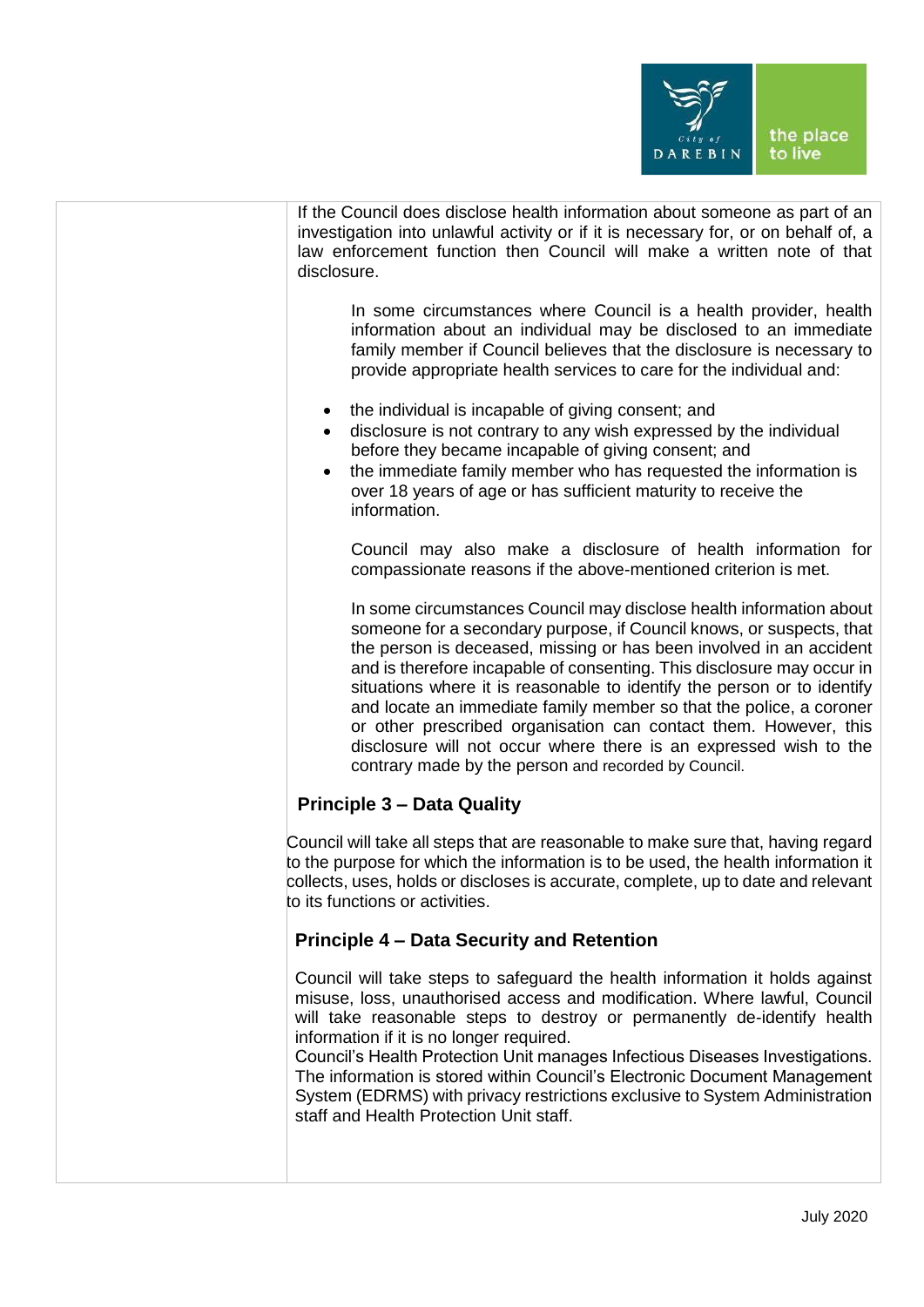

|  | <b>Principle 5 – Openness</b> |
|--|-------------------------------|
|--|-------------------------------|

On request, Council will take reasonable steps to let someone know if it holds any health information about them and how they can access that information. At that time Council will advise that person in general terms the nature of the information, the purpose for which the information is used and how Council collects, holds, uses and discloses the information.

# **Principle 6 – Access and Correction**

Council is committed to providing individuals with access to the health information which it holds about them on request. However, there are some circumstances where Council may deny access. These circumstances include situations where:

- access would pose a serious threat to the life or health of any person;
- access would have an unreasonable impact on the privacy of other people;
- there are legal proceedings current between the person and Council;
- the disclosure would reveal the intentions of Council in relation to negotiations, other than about the provision of a health service, with someone in such a way as to expose the organisation unreasonably to disadvantage;
- the information is subject to confidentiality under s27 of the *Health Records Act 2001*;
- providing access would be unlawful;
- providing access would be likely to prejudice an investigation of possible unlawful activity;
- providing access would be likely to prejudice a law enforcement function by or on behalf of a law enforcement agency;
- a law enforcement agency performing a lawful security function asks the organisation not to provide access to the information on the basis that providing access would be likely to cause damage to the security of Australia;
- the request for access is of a kind that has been made unsuccessfully on at least one previous occasion and there are no reasonable grounds for making the request again; or
- the individual has been provided with access to the health information previously and is making an unreasonable, repeated request for access to the same information in the same way.
- if Council holds health information about an individual and the individual is able to establish that the information is inaccurate, incomplete, misleading or not up to date, Council will take reasonable steps to correct the information so that it is accurate, complete and up to date.

*Further information about how to seek access is available at the end of this document, in the section titled "Request for Action and Correction".*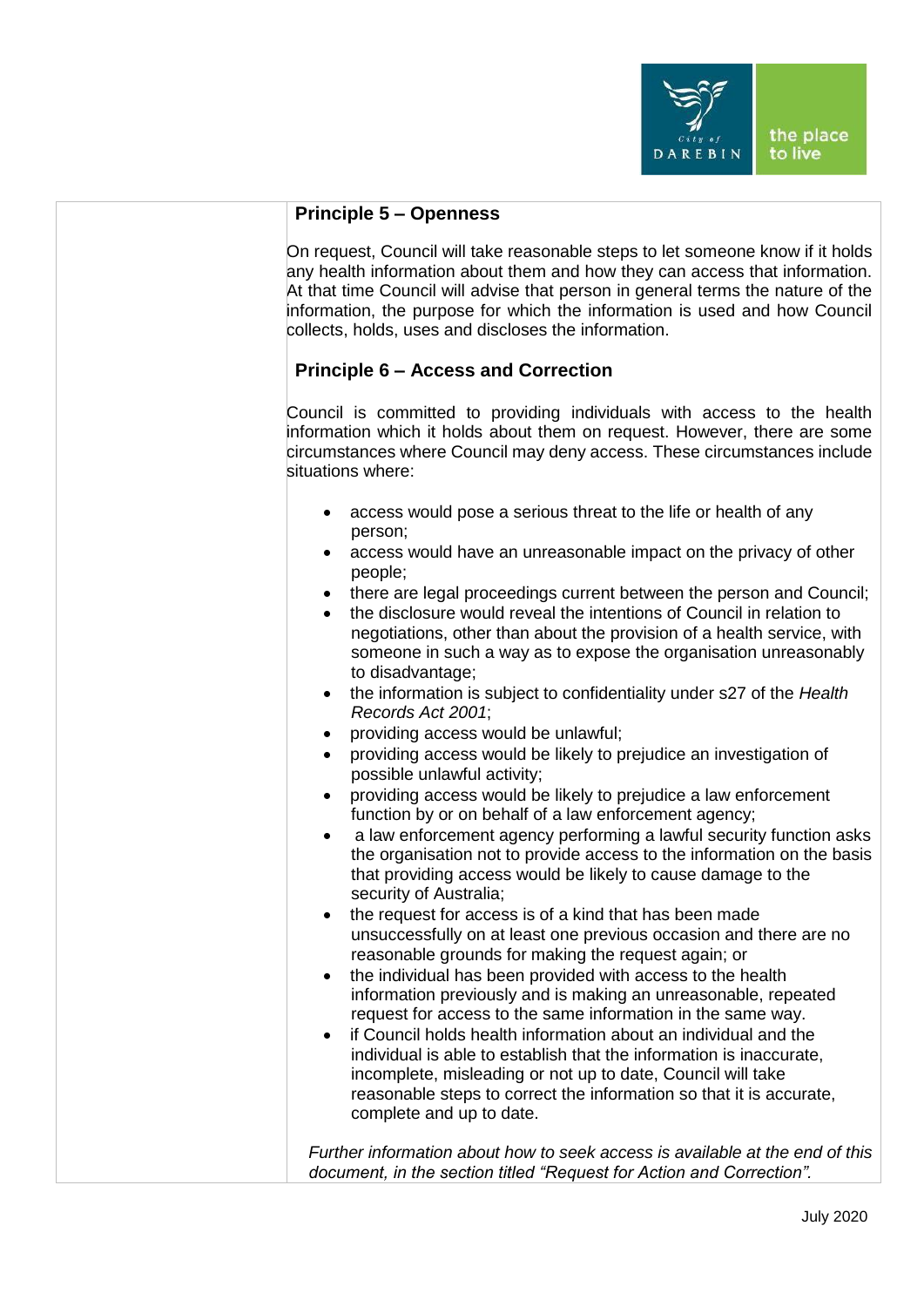

#### **Principle 7 – Identifiers**

Council will only assign identifiers to records if it is necessary to enable Council to carry out a function efficiently. Identifiers are a number or code that is assigned to someone's record to assist with identification (similar to a driver's licence).

# **Principle 8 – Anonymity**

If it is lawful and practicable, someone must have the option of not identifying themselves when entering transactions with Council.

# **Principle 9 – Transborder Data Flows**

In some instances, the Council may be asked to transfer health information about someone to another person or organisation that is outside Victoria. This will only occur if:

- Council is assured that the person or organisation receiving the information is subject to a legal requirement that equals the Health Privacy Principles;
- the person who is the subject of the health information has provided consent;
- the transfer is necessary for the performance of a contract between an individual and the organisation;
- the transfer is necessary for the conclusion or performance of a contract concluded in the interest of the individual between the organisation and a third party;
- All of the following apply;
	- the transfer is for the benefit of the individual;
	- It is impracticable to obtain the consent of the individual to that transfer;
	- If it were practicable to obtain the consent, the individual would be likely to give it;
	- Council will take reasonable steps to ensure that the information which it has transferred will not be held, used or disclosed by the recipient of the information inconsistently with the Health Privacy principles; or
	- the transfer is authorized or required by any other law.

# **Principle 10 – Transfer or Closure of the Practice of a Health Service Provider**

If Council discontinues its health services, it will publish a notice in a newspaper that circulates in the locality of the practice or business.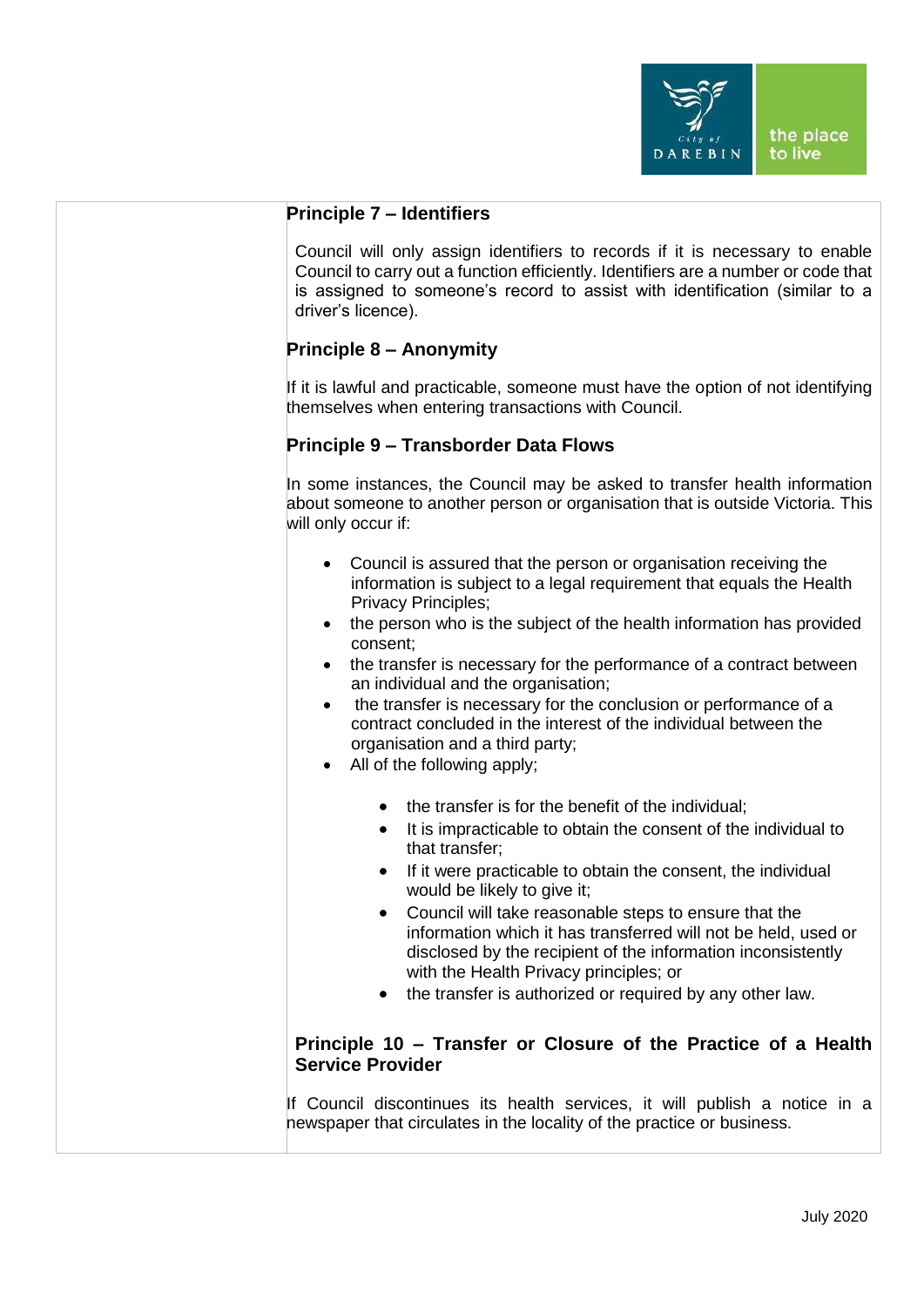

| This notice will advise that the practice or business has been, or is about to<br>be, sold, transferred or closed down, as the case may be. It will address how<br>the health service provider proposes to deal with any health information it<br>holds about people who have used the service, whether they mean to retain<br>the information or to transfer it to the new provider.                                                                                                                         |
|---------------------------------------------------------------------------------------------------------------------------------------------------------------------------------------------------------------------------------------------------------------------------------------------------------------------------------------------------------------------------------------------------------------------------------------------------------------------------------------------------------------|
| In either case Council will contact those people whose health information it<br>holds, to let them know what will happen with the information.                                                                                                                                                                                                                                                                                                                                                                |
| If a Council health service provider is to be sold or transferred or<br>amalgamated and the provider continues to provide a health service, they<br>can elect to retain the health information. If this occurs, they will continue to<br>hold it, in accordance with these Health Privacy Principles or transfer it to a<br>competent organisation for safe storage in Victoria until that health<br>information is destroyed in accordance with Health Privacy Principle 4.                                  |
| Principle 11 - Making Information Available to another Health<br><b>Service Provider</b>                                                                                                                                                                                                                                                                                                                                                                                                                      |
| If an individual request's a Council operated health service provider to make<br>health information relating to them available to another health service<br>provider, or that person authorises another health service provider to request<br>the health information from Council, Council will, on payment of a fee, provide<br>a copy or written summary of that health information to that other health<br>service provider. Council will endeavour to provide this information as soon<br>as practicable. |
| <b>REQUESTS FOR ACCESS AND CORRECTION</b>                                                                                                                                                                                                                                                                                                                                                                                                                                                                     |
| Requests for access to and correction of documents containing health<br>information are generally managed under the Freedom of Information Act<br>1982 (Vic).                                                                                                                                                                                                                                                                                                                                                 |
| However, some requests for personal information may be dealt with informally<br>(outside the Freedom of Information Act 1982). For example, Immunisation<br>History Statements or your child's Maternal & Child Health Records, subject<br>to meeting the criteria. A photo ID will be required when making a request for<br>this information.                                                                                                                                                                |
| Please contact Council's FOI Officer on (03) 8470 8888 to discuss your<br>requirements.                                                                                                                                                                                                                                                                                                                                                                                                                       |
| Requests for access to Health Records under the Freedom of Information Act<br>1982 must be made in writing using the "Application for Access to Health<br><b>Records</b> " form located on Councils website stating as precisely as possible<br>what information is required or needs correction and addressed to:                                                                                                                                                                                            |
| Freedom of Information Officer<br>City of Darebin,<br>PO Box 91<br>Preston VIC 3072                                                                                                                                                                                                                                                                                                                                                                                                                           |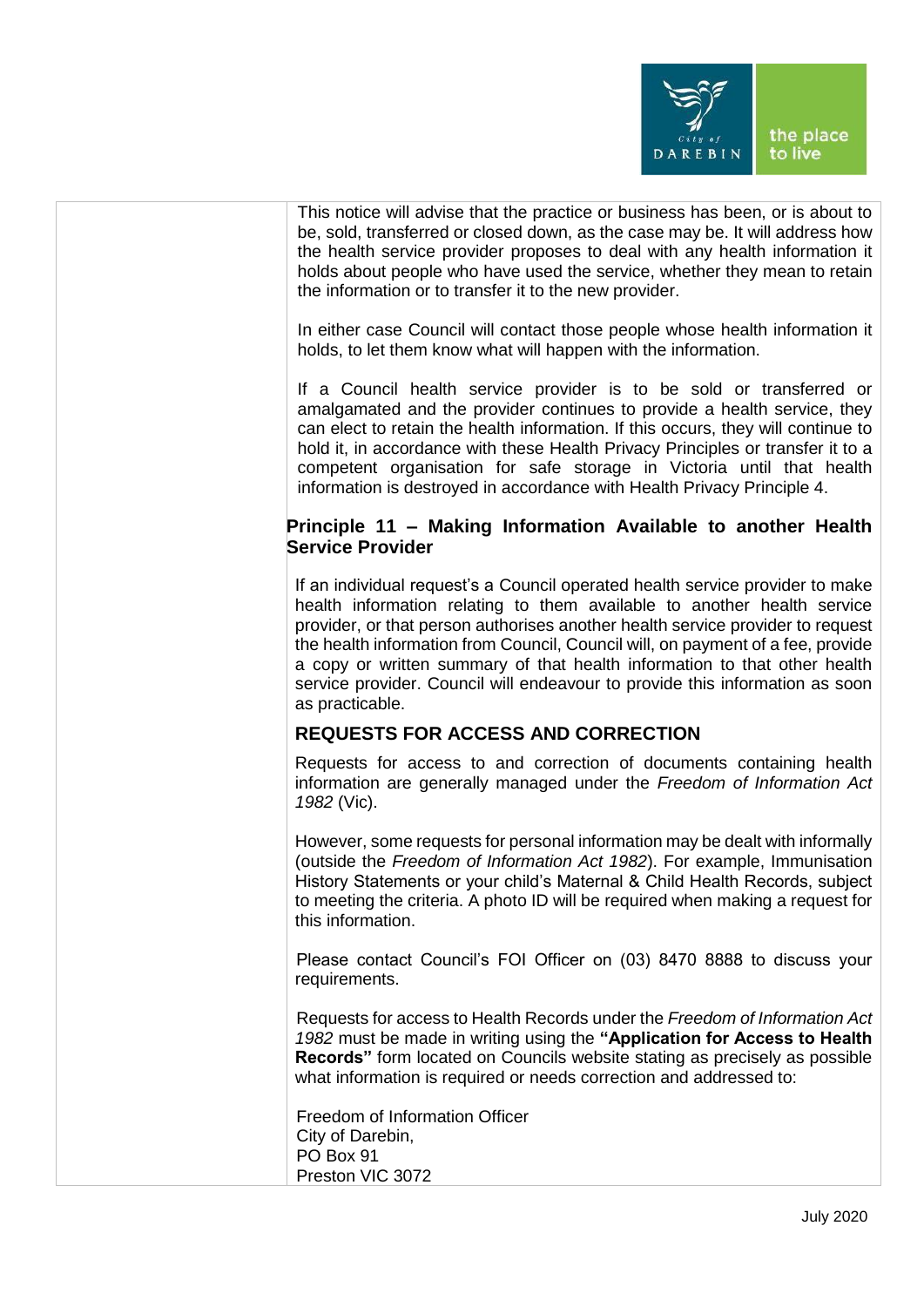

#### Or via email to [Foi@darebin.vic.gov.au](mailto:Foi@darebin.vic.gov.au)

Where a person requests Council to correct their health information Council will take reasonable steps to notify the person of the decision of the request as soon as practicable, or within 30 business days of the request being received.

# **COMPLAINTS CONCERNING PRIVACY**

Although there is no obligation to do so, Council encourages individuals to send written complaints directly to Council about a breach, or perceived breach of privacy in the first instance.

Upon receiving a complaint Council's Privacy Officer will investigate the complaint and resolve it as soon as practicable (but no later than 45 business days) a written response will be provided to the complainant.

Council's Coordinator Corporate Information acts as Council's Privacy Officer.

The Privacy Officer will be responsible for preparing and periodically updating the policy and guidelines, and when necessary liaise with staff to ensure compliance with the Act.

Council's Privacy Officer can be contacted as follows:

Privacy Officer City of Darebin PO Box 91, Preston VIC 3072 Telephone: 8470 8888 E-mail: [Privacy.Officer@darebin.vic.gov.au](mailto:Privacy.Officer@darebin.vic.gov.au)

Alternatively, complaints can be directed to the Health Complaints Commissioner, although the Commissioner can decline a complaint if the complainant has not complained directly to the Council.

The Health Complaints Commissioner can be contacted as follows:

Health Complaints Commissioner Level 6, 570 Bourke Street Melbourne VIC 3000 Telephone: 1300 582 113 Email: **[hcc@hcc.vic.gov.au](mailto:hcc@hcc.vic.gov.au)**

#### **STAFF TRAINING AND AWARENESS**

All Council employees that are dealing with information on a daily basis will receive training to increase their awareness in relation to the treatment of personal information in the workplace.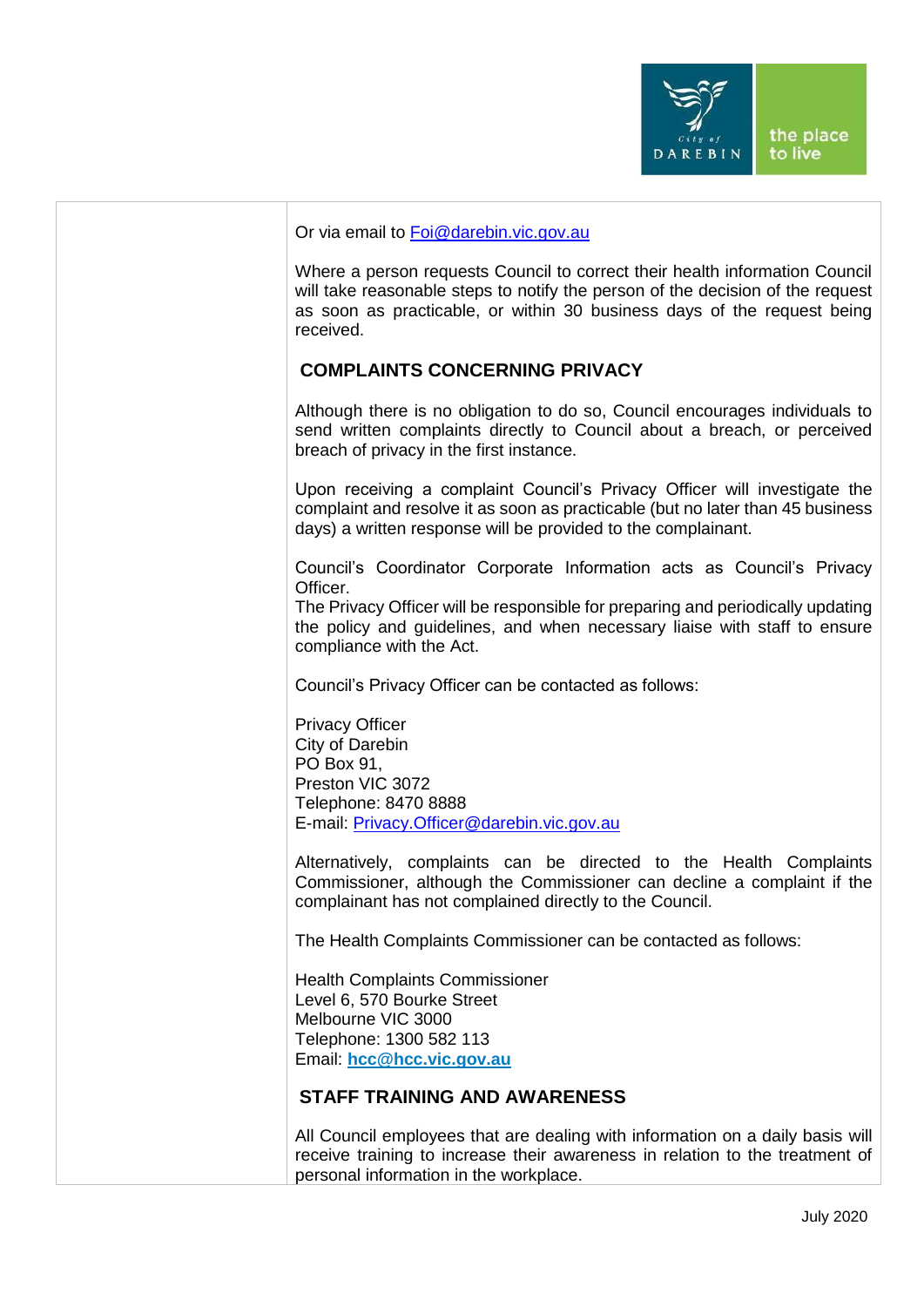

|                              | requirements set out in the Employee Code of Conduct.                                                                                                                                                                                                                                                                                                                                                                                                                                                                                                                                                                                                     | The Employee Code of Conduct, issued to all staff, deals with the use and<br>disclosure of information obtained in the course of employment and with the<br>confidentiality obligations of staff that have left the organisation. All new staff<br>members are required to sign and acknowledge that they understand the                                                                                                                                                                                                                                                                                                                                    |
|------------------------------|-----------------------------------------------------------------------------------------------------------------------------------------------------------------------------------------------------------------------------------------------------------------------------------------------------------------------------------------------------------------------------------------------------------------------------------------------------------------------------------------------------------------------------------------------------------------------------------------------------------------------------------------------------------|-------------------------------------------------------------------------------------------------------------------------------------------------------------------------------------------------------------------------------------------------------------------------------------------------------------------------------------------------------------------------------------------------------------------------------------------------------------------------------------------------------------------------------------------------------------------------------------------------------------------------------------------------------------|
| <b>Responsibilities</b>      | How are individuals responsible for the success of the policy?<br>accordance with the Privacy and Data Protection Act 2014.<br>How are managers responsible for the success of the policy?<br>support and demonstrate a positive commitment to the policy.                                                                                                                                                                                                                                                                                                                                                                                                | All employees are expected to read and understand this policy and to work within<br>their teams to ensure that its understood that Council is committed in ensuring that<br>personal information is collected and handled in a responsible manner and in<br>All Direct Managers are expected to understand, effectively implement and both                                                                                                                                                                                                                                                                                                                  |
| <b>Organisational Values</b> | application of this policy by guiding staff in the course of their work.                                                                                                                                                                                                                                                                                                                                                                                                                                                                                                                                                                                  | Council's organisational values enable and support the effective design and                                                                                                                                                                                                                                                                                                                                                                                                                                                                                                                                                                                 |
|                              | We Make a Difference: We are driven<br>by our desire to make a difference for<br>the people we serve. Our work is<br>purposeful and creates a positive impact<br>for the community. We are proud to<br>work here. Our work matters.<br>We are Accountable: We are<br>empowered to own and take<br>responsibility for our actions. We follow<br>through on our commitments and deliver<br>on our promises. We make it happen.<br>We are Collaborative: We are united<br>by a common purpose to serve the<br>community. We work together,<br>connecting within our teams and across<br>the organisation. We are inclusive and<br>collaborative. We are one. | We have Integrity: We act with integrity<br>and transparency in conversations and<br>decision-making. Through open and<br>clear communication, we build trust.<br>We're honest. We walk the talk.<br>We show Respect: We are diverse,<br>inclusive, respectful and caring. We<br>encourage everyone to have a voice<br>and we listen to each other. We<br>recognise one another's contributions<br>and treat people fairly. We look after<br>each other.<br>We are Creative: We are bold,<br>courageous and innovative. We try new<br>things, experiment and continuously<br>improve. We are open-minded, creative<br>and forward-thinking. We are leaders. |
| <b>Breach of Policy</b>      | should be reported immediately to the owner of this policy.                                                                                                                                                                                                                                                                                                                                                                                                                                                                                                                                                                                               | Breaches of policies are treated seriously. Any concerns about non-compliance                                                                                                                                                                                                                                                                                                                                                                                                                                                                                                                                                                               |
| <b>GOVERNANCE</b>            |                                                                                                                                                                                                                                                                                                                                                                                                                                                                                                                                                                                                                                                           |                                                                                                                                                                                                                                                                                                                                                                                                                                                                                                                                                                                                                                                             |

| <b>Parent Strategy/ Plan</b> |                                                                                |
|------------------------------|--------------------------------------------------------------------------------|
| <b>Related Documents</b>     | This policy should be read in conjunction with Council's:                      |
|                              | <b>Information Privacy Policy</b><br>$\bullet$<br>• Complaints Handling Policy |